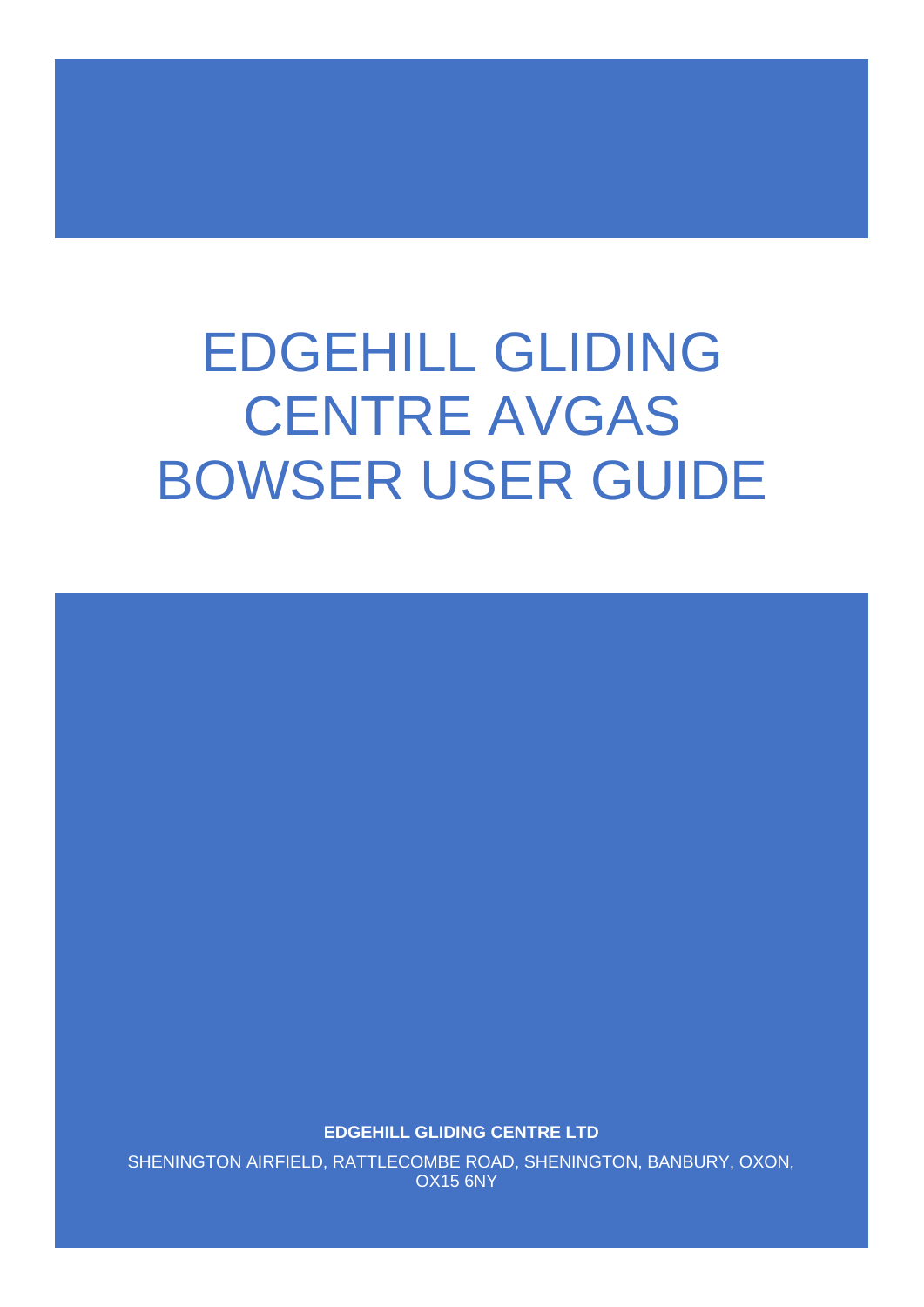#### **AIRCRAFT RE-FUELLING PROCEDURE**

- 1) **NOTE**: YOU MUST HOLD A POWER PILOT'S LICENCE OR BE TRAINED TO PERFORM THIS TASK.
- 2) BE AWARE OF AND COMPLY WITH CAA REGULATIONS REGARDING FUELLING (THIS WAS PREVIOUSLY CAP 748).
- 3) COMMUNICATE YOUR INTENTIONS TO OTHER AIRFIELD USERS ON THE DAY, TO ENSURE NO CONFLICT OF OPERATION.
- 4) AGREE A PLAN OF ACTION, ESPECIALLY IF RUN 17/35 IS IN USE. SEE THE SHENINGTON AIRFIELD OPERATIONS MANUAL.
- 5) MANUALLY MOVE AIRCRAFT INTO PROXIMITY OF THE BOWSER DO NOT TAXI!
- 6) ENSURE NO MOBILE PHONES ARE NEARBY (SWITCH OFF AND PLACE AWAY FROM AREA).
- 7) AIRCRAFT POWER OFF & PASSENGERS OUT OF AIRCRAFT!
- 8) **NO PERSON UNDER 16 YEARS OF AGE MAY RE-FUEL.**
- 9) CONFIRM LOCATION OF SPILL KIT AND FIRE EXTINGUISHERS.
- 10) CONFIRM THE AIRCRAFT ULLAGE CAPACITY.
- 11)**EARTH THE AIRCRAFT TO THE BOWSER WITH RECOIL WIRE.**
- 12) WHEN YOU ARE SATISFIED ALL IS OK, REMOVE HOSE AND TRIGGER FROM BUNDED AREA.
- 13) INSPECT HOSE, NOZZLE, PUMP, AND PIPING FOR OBVIOUS DAMAGE.
- 14) REPORT DAMAGE OR DEFECTS IN THE *GROUND EQUIPMENT FAULT REPORT FORM*, FOUND ON THE WEBSITE OR LINKED IN THE WEEKLY UPDATE EMAIL.
- 15) CHECK FOR KINKS IN DELIVERY HOSE.
- 16) OPEN BALL VALVE LOCATED ON THE PUMP FEED.
- 17)PLACE NOZZLE INTO FILLER NECK AND OPERATE PUMP OPEN TRIGGER TO COMMENCE FUELLING.
- 18) CLOSE TRIGGER WHEN REQUIRED AMOUNT OF FUEL HAS BEEN DISPENSED.
- 19) RETURN HOSE AND NOZZLE TO BUNDED AREA IN COMPARTMENT.
- 20) CLOSE BALL VALVE.
- 21) DISCONNECT EARTH BONDING .
- 22)SIGN FOR THE DELIVERY & MARK UP FUEL LOGSHEET.
- 23) CLOSE THE SHUTTERS AND LOCK UP.
- 24)PAY FOR FUEL AT THE PDQ MACHINE OUTSIDE THE OFFICE (THE PRICE PER LITRE IS STATED IN THE FOLDER IN THE BOWSER).

#### **DO NOT LEAVE BOWSER UNATTENDED DURING RE-FUELLING !**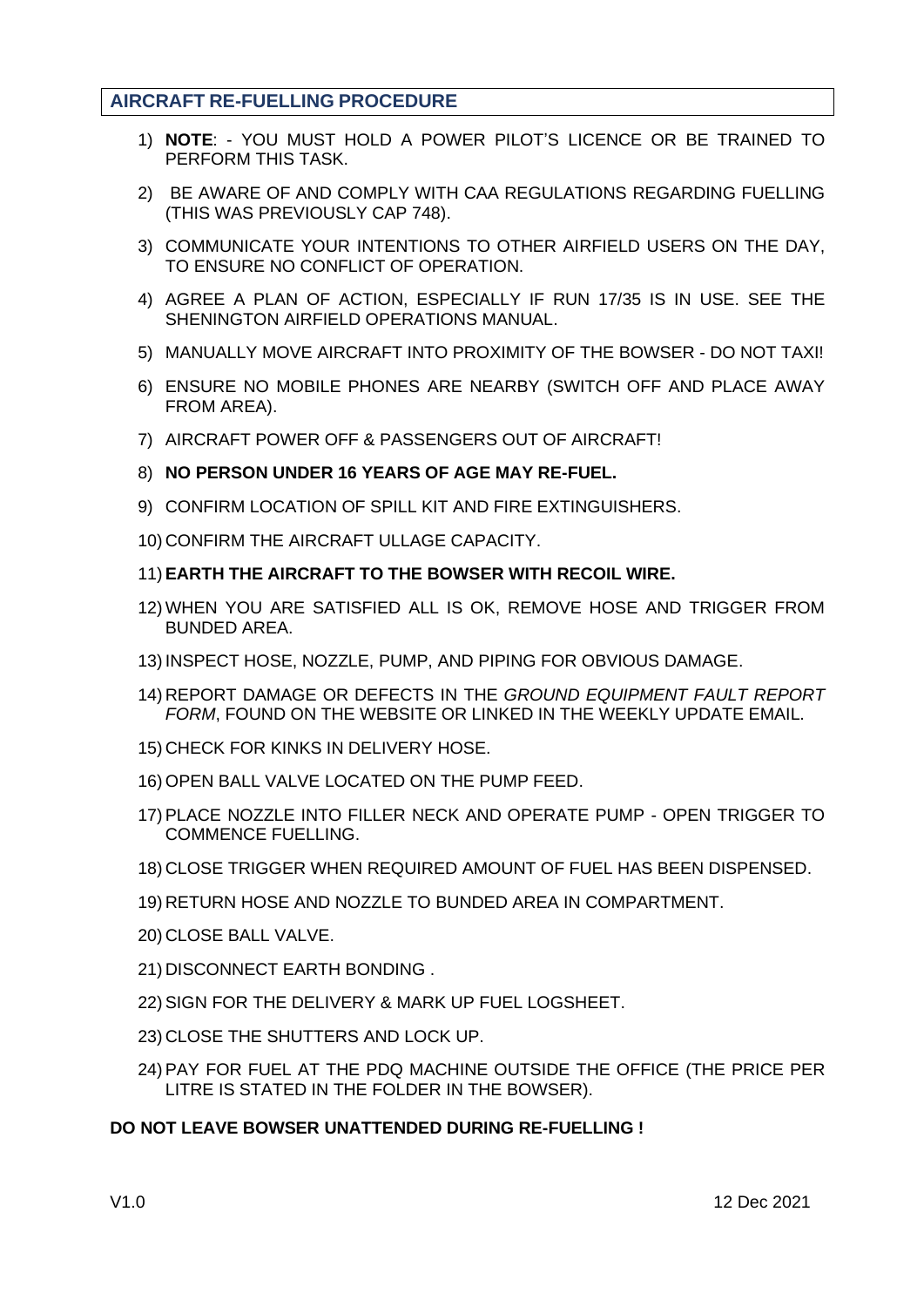#### **TANKER OFF-LOADING PROCEDURE**

- 1) **NOTE**: YOU MUST BE AUTHORISED and TRAINED TO PERFORM THIS TASK.
- 2) DO NOT ATTEMPT TANKER OFF-LOADING WHEN A THUNDERSTORM OR CUMULONIMBUS CLOUDS ARE PRESENT.
- 3) STOP ALL LAUNCHING/DEPARTURES (*THIS SHOULD HAVE BEEN PREARRANGED*).
- 4) ESCORT TANKER TO BOWSER LOCATION AND PLACE WARNING CONES. RESTRICT ALL ACCESS TO ESSENTIAL PERSONNEL ONLY.
- 5) ENSURE NO MOBILE PHONES ARE NEARBY (SWITCH OFF AND PLACE AWAY FROM AREA)
- 6) CONFIRM PAPERWORK WITH DRIVER & FUEL TYPE **(AVGAS)**. CONFIRM DELIVERY QUANTITY.
- 7) CONFIRM THE BOWSER ULLAGE CAPACITY, ENSURE TWO ULLAGE FORMS ARE SIGNED BY YOURSELF AND THE DRIVER, GIVE ONE FORM TO DRIVER.
- 8) **EARTH THE TANKER TO THE BOWSER WITH RECOIL WIRE.**
- 9) WHEN YOU ARE SATISFIED ALL IS OK, ASK THE DRIVER TO CONFIRM COMPARTMENT SELECTION**.**
- 10) CONFIRM THE DELIVERY QUANTITY WITH THE DRIVER. IF THERE IS ANY DOUBT, DIP THE TANKER TO CHECK, ONCE THE TANKER IS STABLE AND FUEL IS SETTLED.
- 11) CONFIRM WITH THE DRIVER THAT THE PUMP CAN BE STOPPED IN EMERGENCY.
- 12) WITNESS THE REMOVAL OF THE SEALED PLASTIC TAG.
- 13) WHEN YOU ARE SATISFIED ALL IS OK, ALLOW THE DRIVER TO CONNECT THE PIPES TO THE BOWSER. THE FILL POINT IS THE SMALLER CONNECTION UPPER RIGHT HAND BLANKING CAP
- 14) REMOVE THE UPPER LEFT HAND BLANKING CAP TO ALLOW VAPOUR VENTING & FIT HIGH LEVEL FLOAT WARNING DEVICE.
- 15) **AFTER FILLING IS COMPLETE, REPLACE BOTH BLANKING CAPS.**
- 16) SAMPLE THE FUEL and LABEL THE SAMPLE CONTAINER.
- 17) CLOSE THE SHUTTERS AND LOCK UP.
- 18)SIGN FOR THE DELIVERY & PLACE PAPERWORK IN OFFICE.
- 19)ADVISE TANKER DRIVER OF EXIT ROUTE, ESCORT TANKER TO EXIT GATE. **NOT THROUGH SHENINGTON VILLAGE.**

#### **SAFETY NOTE: ENSURE THAT THE DRIVER CAN STOP THE FILLING PROCESS IN AN EMERGENCY AT ANY TIME**